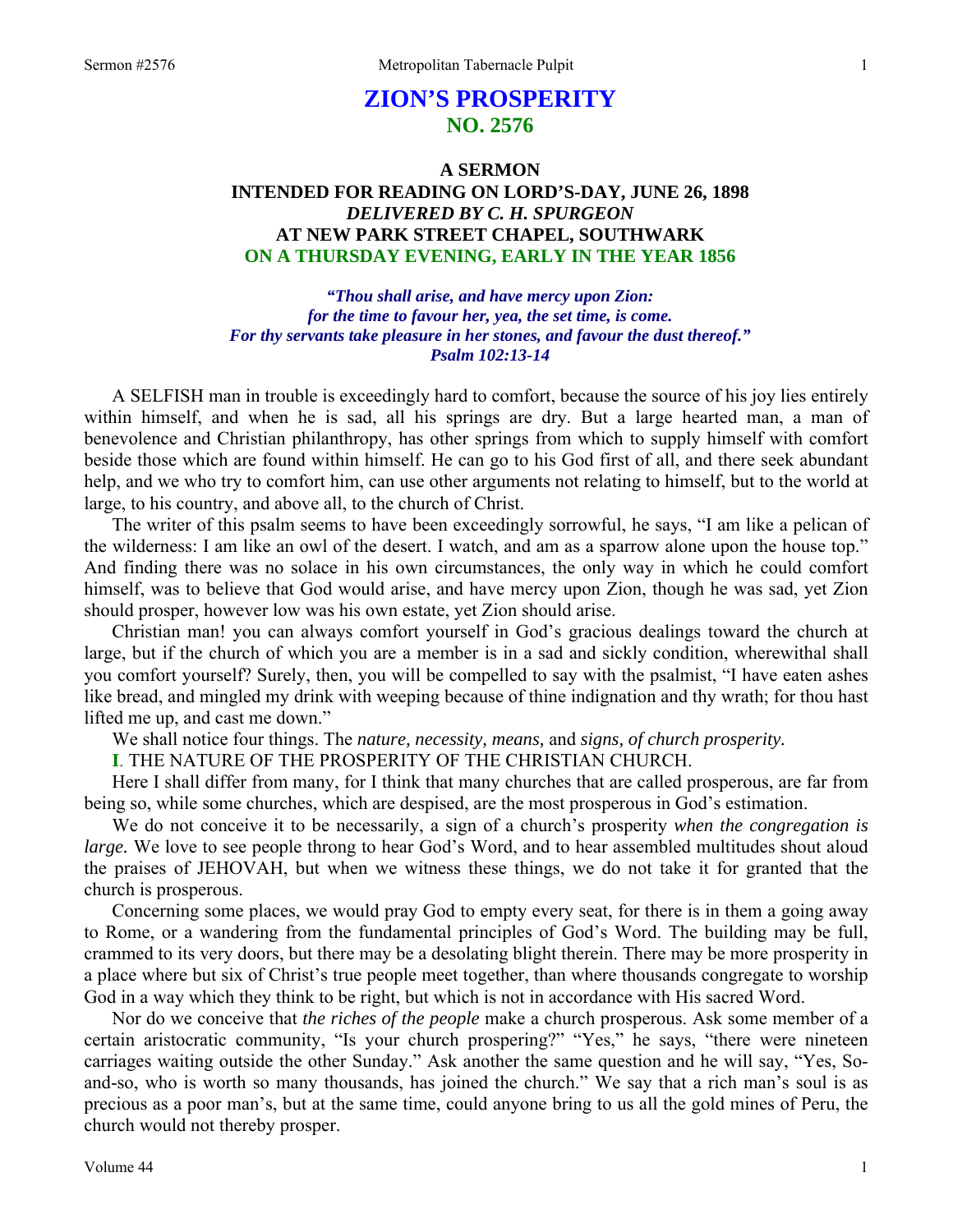There are many churches which are rich in wealth, but exceedingly poor in faith, which might well barter all of their riches for the humble piety of the Methodist, or the earnest zeal of the ancient Puritan.

Nor do we think that a church is necessarily prosperous, *because the minister is exceedingly eloquent.* The tendency of the present day is toward what is called "intellectual preaching." I never could see any intellect in it. I have heard literary men preach, and I could only say of them what Locke said, "If a man cannot make you understand what he means, very likely it is because there is no meaning in it." If you cannot understand him at once, just leave him alone, for he probably does not understand himself. We hold it to be a wrong thing that intellectual Rationalism should disgrace our churches, God's pulpit was meant for God's Gospel.

We have theaters and public halls, in which men may teach philosophy, if they wish to do so. Put away Christianity out of our pulpits, and what have we done? The pulpit is the main bastion of the church—the Thermopylae of Christendom. Here the great truths of the Bible must be taught, and he that uses not his pulpit to preach the Gospel therein, has disgraced it, even though his talents be almost superhuman, he has disgraced God's church in not unceasingly proclaiming the evangelical principles of the Gospel of Jesus Christ.

Then, my friends, you may ask me, how I can tell whether the church is prospering?—I answer—I must consider for what purposes the church was formed, and if it be not accomplishing that particular objective, it is not prospering. The church is established for two objectives, first, for bringing God's wandering sheep back to the fold of Christ, and secondly, for fostering those sheep that are brought within the fold.

We enter a place where we hear divine truth proclaimed. We inquire, "How many have been added to the church this year?" "No addition, no progress." We inquire again another year, the same reply is received, "No sinners saved, none brought into the fold."

We are very deferential towards all ministers of the everlasting Gospel, we would sooner receive a bad one as our friend than reject a good one, but we will not flatter our brother, we will not mind about his congregation, if he does not win souls to Christ, his church is not prospering, if the pool of baptism has never been opened to receive a convert, if the church doors have never turned upon their hinges to receive souls seeking salvation, if no fresh members are received, to sit down at the table of the lord, if God's elect have not been brought in, we have strong suspicions whether that man be a minister of God, we are certain that he is not a successful one.

That church, is in a sad, sad condition, which never hears the cry of newborn souls in its midst. God forbid we should preach for even a month or a week without winning souls! We think it would be worse than death to live a year, and not hear of hundreds brought to Christ. It is true prosperity when the Lord's children are gathered out from among the ungodly, when God is pleased, by the agency of His Word, to break hard hearts, to bend stubborn wills, and to bring the mourners in Zion to rejoice in the love of the Savior. Is *your* church thus increasing? Then it is truly prospering.

We also said there is another reason for the establishment of the church of Christ, that is, for its own edification. It is a happy church in which the sheep of Christ are fed. Beloved, if God's people are not fed, we do not think the church is prospering.

Some have laughed at the term "fed." We have heard people say, "What do they mean by being fed?" Ah! children know the meaning of that word, and our hearers know what is meant by it, they do not care about our garnishings, for the platter on which we serve the food, for the manner in which we carve it, we may cut it with a blunt knife, yet the child of God loves it.

But if there is no food for the saints, if the members do not grow in grace, if they are not irreproachable in their conduct, if they have not the spirit of Christ, if they do not enjoy fellowship with Jesus, if they have not attained to the knowledge of the love of God in Christ, if they have not entered into the rest of faith, if they do not live near Jesus, and endeavor as much as in them lies to imitate Him—we say, the church is not prospering. It may be the wealthiest under heaven, but it may also be the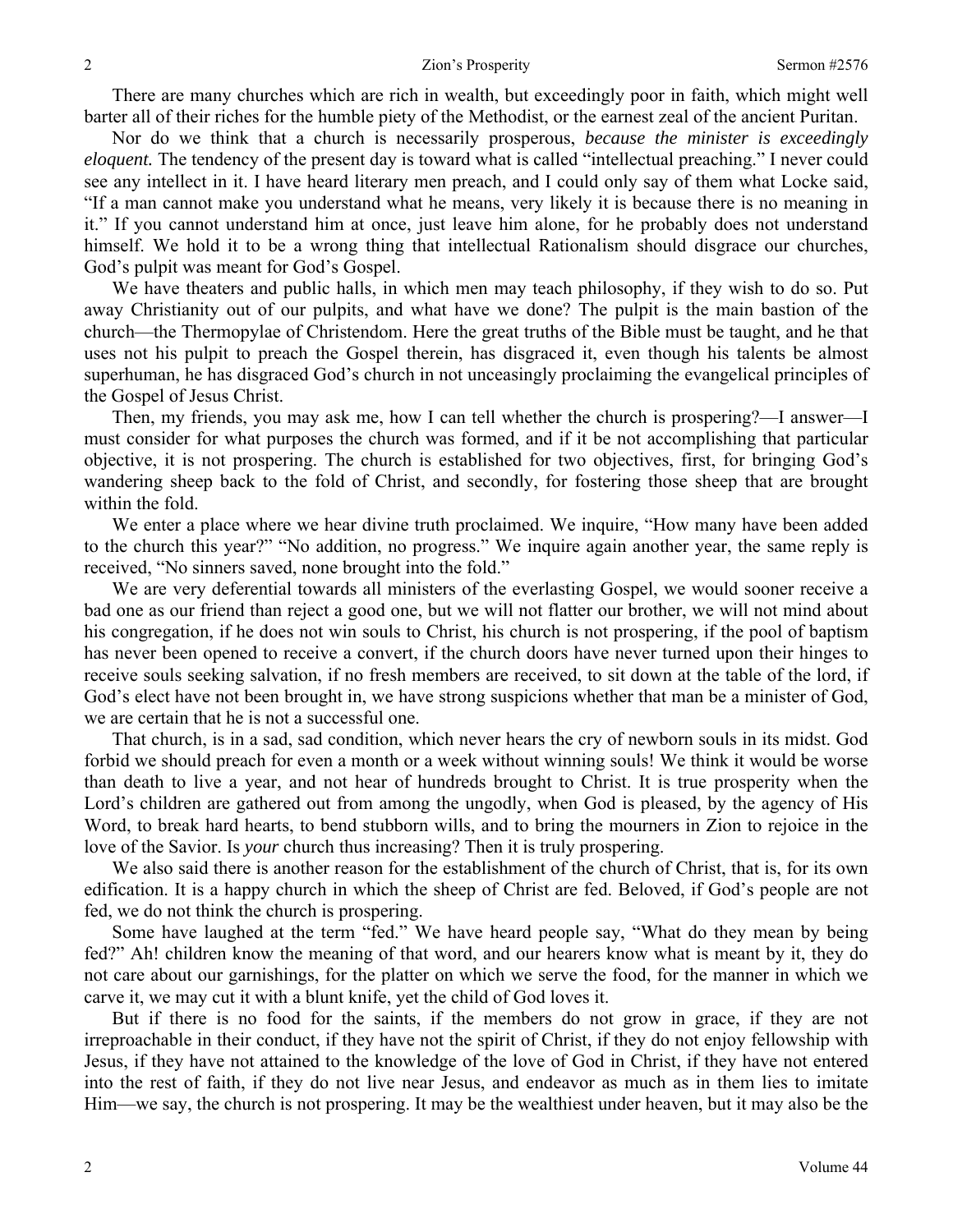#### Sermon #2576 **Zion's Prosperity** 3

most impoverished. It may be the most learned according to human views, but the most heretical, the farthest from prosperity, and the nearest to blasphemy.

Let us look at our churches as they ought to be viewed. Are souls saved? Are saints edified and built up? This is the only thing I ask myself. Some say this, some that, and some the other, about our church, we care not in the least about the ten thousand opinions people form of us, we only say, sinners are saved, and we will keep on preaching as long as this is the case, and if we can find men, and women, and children, declaring that they are spiritually fed, we feel that our mission is successful. Is it so in *your*  church? Then you have the elements of a prosperous one.

**II.** We shall now consider THE NECESSITY FOR THE PROSPERITY OF OUR CHURCHES.

What matters that to some? They come regularly to chapel, and occupy their pews, but they never ask themselves the question, "Does our church prosper?" Oh, no! that is the minister's business, the deacons must look after that matter. Our friend comes to chapel Sabbath after Sabbath, like a very religious man, he does not go to sleep, that I have upon good evidence. Sometimes the sermon should stir him up, yet it does not. He approves of the idea of everybody minding his own business, and whilst carrying out the old maxim, "Charity begins at home," he allows it to end there.

Now and then, he prays for the minister, if called upon at the prayer meeting, but he does not regard the minister as his brother, so he does not pray for him at the family altar. He hears that missions are succeeding abroad, but for aught he cares, the mission stations might be closed. He would like the church to prosper, but he would not put himself out of his way even to secure that result, and as to giving up himself, like Curtius of old, and leaping into the gulf, to serve the church—oh, no! he would never commit so rash an act. He would not endanger his own life, lest the church should be damaged by losing so good a man.

But I trust that some of you have a regard for the church's prosperity, if not, you ought to have. Let me remind you why, even selfish as we may be, we ought to care for the success of the church, first, *for our own sakes.* If we do not, by divine grace, live and labor for our fellow creatures, their decline will have a deleterious influence upon our own piety. The coldness of the church of which I am a member tends to chill me, the lukewarmness of my fellow Christians has a tendency to pull me down, but if I belong to a church which is rich in grace, the tendency will be to fill my mouth with marrow and fatness, and to make me rejoice in the ways of the Lord.

*Your families* too, are deeply interested in the prosperity of the church. I know that many sons and daughters do not attend the chapels where their parents go, their parents do not ask them to do so, they would not like them to go there. "It does very well for us*,"* they say*,* "but it would not suit them." Then, there must be something amiss there. What is good for the parent is good for the child, and what is good for the child is good for the parent.

I like what Robert Hall once said when he had been preaching a doctrine which he was told was suitable for old women—"If it be so," he replied, *"*then it is suitable for everybody, and I shall preach that doctrine again." Now, if you love your families, and would see them brought into Christ's church, you must labor with God in prayer for them, and ask that He would be pleased to have mercy upon Zion, that her set time may come, that her servants may take pleasure in her stones, and favor the dust thereof.

Also, *for the sake of the neighborhood in which you live,* labor for God, seeking His blessing, that your church may prosper. Wherever a minister's voice is raised in the cause of his Master, all around there ought to be a green spot, as in the desert where water is to be found, there is an oasis, where the traveler can rest*,* so where a house for God is built, there ought to be a green spot where the efforts of the tract distributor and the Sabbath school teacher should tend to keep the soil fertile.

Again, for *the sake of our nation,* seek the prosperity of Zion. If we are to be a prosperous nation, we shall not accomplish that result by our commerce, or by the force of arms, but by our Christianity. As long as ever Christ's church remains faithful in this land, old England shall stand in the front of the nations. England has been the cradle of the Gospel, and therefore has she flourished, and rest assured that as the true faith grows strong, England shall be mighty.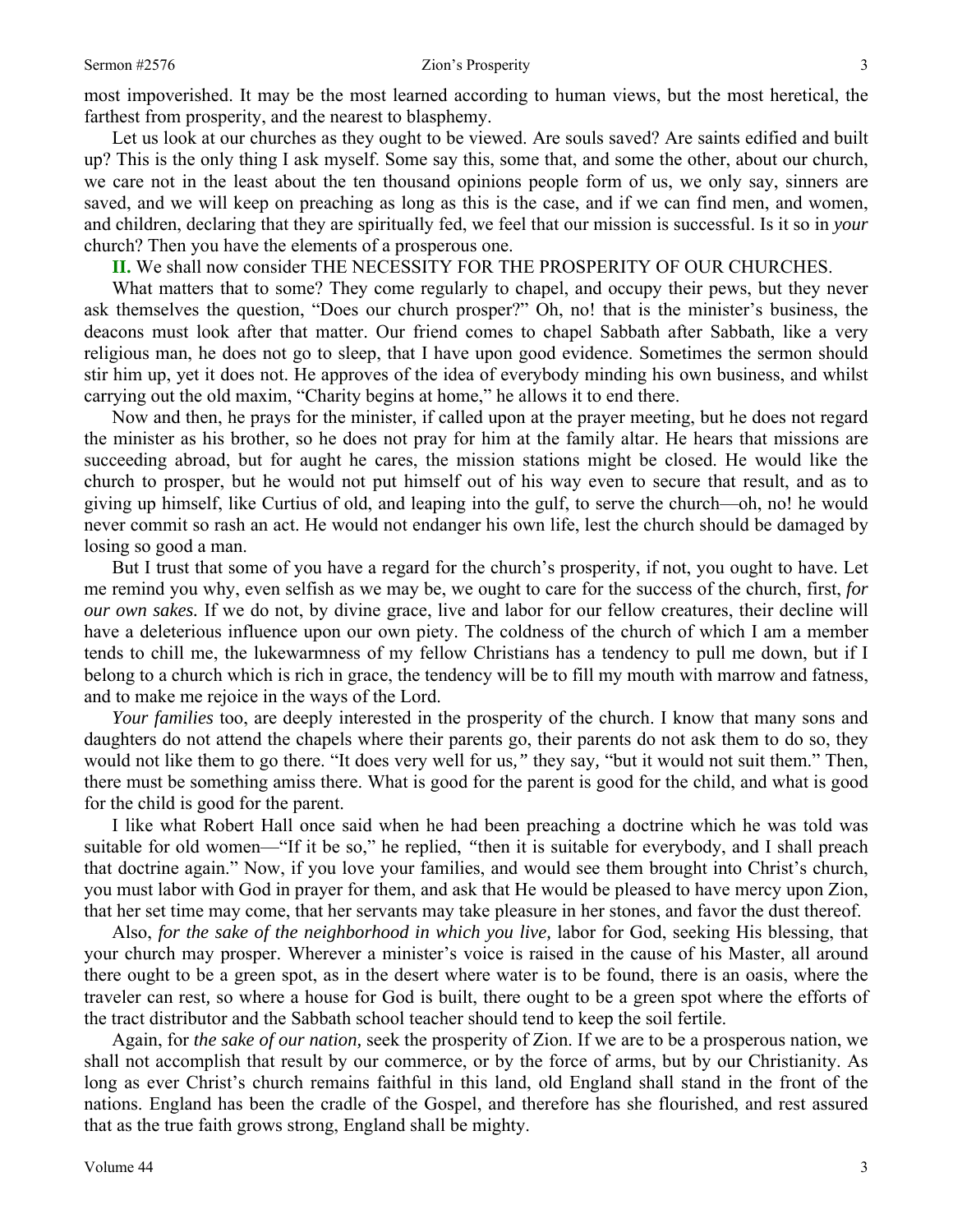The flag of old England is nailed to the mast, not by our sailors, but by our God. England is safe as long as she keeps fast by the true Protestant principles of the everlasting Gospel, her ministers need never fear for her, for firm as the eternal hills, strong as the mighty mountains, shall this our happy land forever rest while she is true to Christ. God grant that the church may prosper for old England's sake!

But most of all, we want to see the church prosper *for Christ's sake*. He is to us everything, compared with Christ, our nationality is less than nothing, and vanity. But oh! when we think of all our Savior did and suffered for us here below, surely we can desire nothing less than for Him to see of the travail of His soul, and to be abundantly satisfied. When you bend your knees in prayer to God to bless His church, think that you hear Christ groaning in Gethsemane, that you see Him in agony in the garden, think of Him when the thorns were placed on His head, think of the shame, the spitting, the plucking off the hair that He endured.

Ay, when you do pray for the church, think then that you do behold the Lamb of God expiring on the cross, think that you hear Him cry, "Eloi, Eloi, lama sabachthani"—"My God, my God, why hast thou forsaken me?" When you think of these things, surely you will say, "Did Jesus suffer thus to win a crown, and shall I not pray that that crown may rest on His head? Did Jesus thus die that His children might be ransomed, and His elect saved, and shall I not pray that He may realize that desire?" For your Master's sake then, for your Lord's sake, for His blood and agonies' sake, I beseech you, pray always for Zion, "pray for the peace of Jerusalem." "They shall prosper that love her."

**III.** We notice next, THE ONLY MEANS OF REVIVAL IN GOD'S CHURCH.

What is it? We may hear of some great evangelist going through the land, surely he will revive the churches. We will hold a convocation of the clergy, and they shall devise means of reviving the churches. Not so thinks the psalmist, he says, *"Thou shalt arise,"* as if God had nothing to do but to arise, and then His church would arise too, for when God arises, Zion begins to prosper.

How easy are the methods by which God accomplishes His great works! No doubt, if *we* had had to devise means for lighting up this earth, when the darkness of the evening first came upon it, we would have recommended some fifty thousand great lights hung about in various parts of the world, but look at God's wondrous means of lighting the globe—the sun rises, the light shines, and all is done! So is it with God's plan of reviving His church. We devise this plan, and the other, but God only arises, and has mercy upon Zion, and "the time to favour her, yea, the set time is come."

Let us learn this lesson, if our church is to be made to prosper, God must do it; if we are to grow up in Christ, and see great reviving in these latter days, God must do it. Can the minister revive the church? Can the people revive it? Certainly not, God alone can accomplish that great work. He must arise, and have mercy upon Zion. There are means which He puts into the hands of His people, and wishes them to use, but still, the ultimate reason of a church's growth is, that God arises, and has mercy upon her.

If the prosperity of a church consists in the salvation of sinners, must not God arise to save? If the building up of God's elect be another part of spiritual prosperity, must not God arise to build up His people in their faith, for "except the LORD build the house, they labour in vain that build it"? You may bring me a man filled with the Holy Spirit, possessing the zeal of Peter, or the eloquence of Paul, but no prosperity will there be in God's church unless God Himself bestows the heavenly shower, and sends salvation down.

What our churches want, just now, is not simply men of God, but we want more of God's own presence and power in our midst. We think we have our God among us, but I fear we have not so much of His presence as our forefathers used to have. I am inclined to look back with holy envy upon the olden times—the days of George Whitefield, or of Rowland Hi1l, there was then a larger influx into the church than there is now, and a more visible manifestation of God's Holy Spirit.

We are multiplying our places of worship, and doing very much towards evangelizing the world, but we have not the shout of a King in our midst as we used to have. We have our soldiers clad in steel, their arms bright and glittering, their swords of the best metal, but the great lack is, we have not the King's presence as we once had.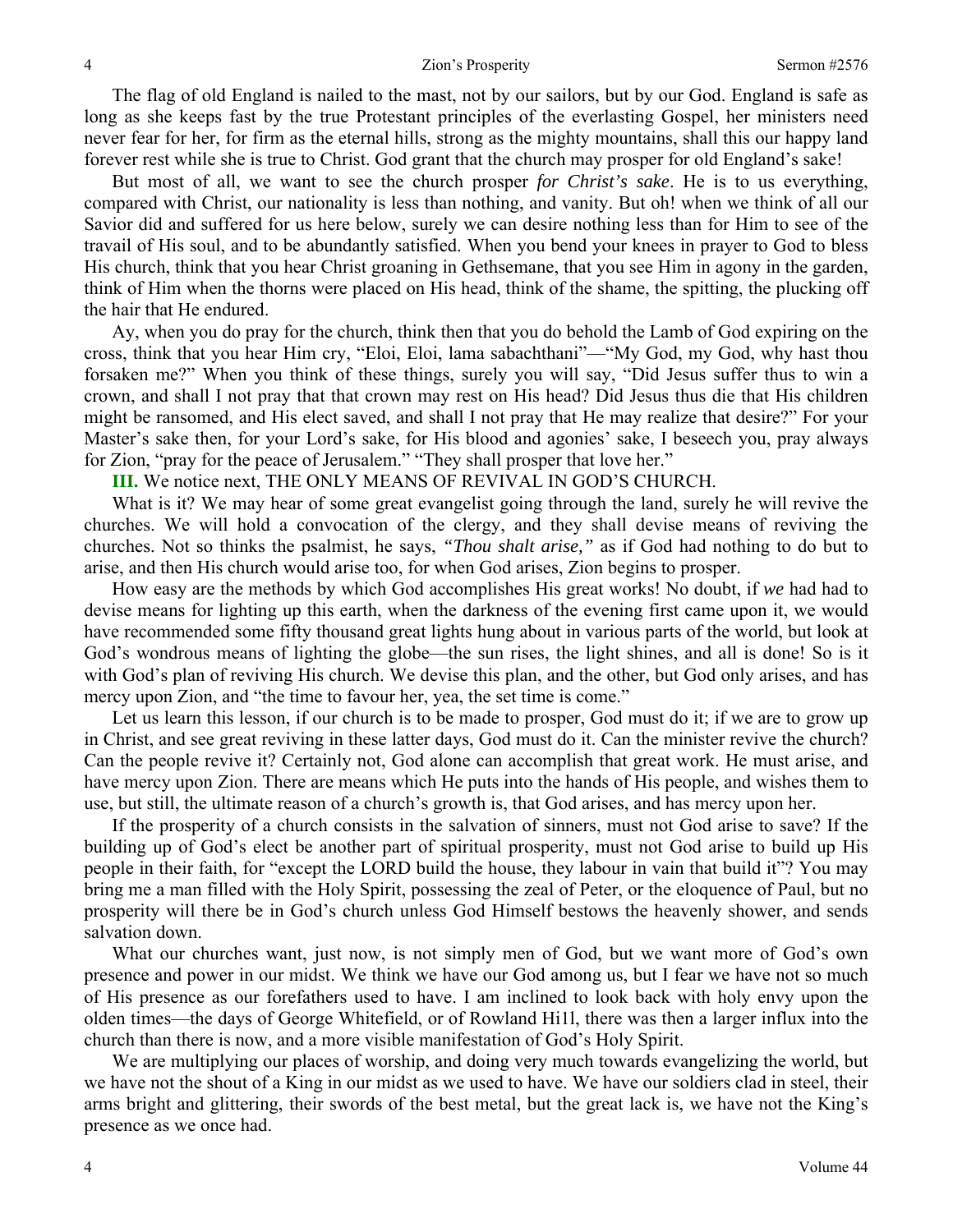I am sure, having passed through many churches, there is a sad want of the influences of the Holy Spirit, there is a lack of vital godliness and earnest piety, there is some supplication, but not that prevailing prayer which thunders in the ears of God, and brings copious blessings from on high. Where are the Elijahs now who can stop up the bottles of heaven? Where are there now on the earth those who can face a multitude, and prophesy to the dry bones, knowing that when they speak, souls shall be saved?

Go into many prayer meetings. In London—I hope it is not so generally throughout the country—the minister is obliged to say that he has not enough people present to ring the changes, but he himself has to pray twice to fill up the time, by all his preaching he cannot get the people to pray. Shame upon such a church! This state of things proves that God is not in our midst as He was formerly. When God shall arise, His church shall arise in earnest, fervent prayer, for the time to favor Zion, yea, the set time will then have come.

**IV.** Now beloved, let us consider the fourth point, which is, THE SIGNS THAT GOD'S CHURCH IS BEING BLESSED, "For thy servants take pleasure in her stones, and favour the dust thereof."

What are the "stones" of Zion? The church of God is built of living stones—that is, *the children of God,* and it is a good sign when God's servants take pleasure in one another, and "favour the dust"—that is, not the ministers, nor the deacons, but *the poor members.* 

In these degenerate times, we do not take so much pleasure in each other as we ought, there is little Christian sociability, but it is a happy sign when the members meet in a cordial spirit, and begin to talk of what the Savior did and suffered here below, and of Jesu's charming name which has a sweeter sound than the most melodious music, it is profitable indeed when Christians begin to speak often one to another, and God Himself turns eavesdropper to His children. He hearkens and hears, and a Book of Remembrance is written, the Lord Himself becomes a reporter, and records the conversation of them that fear Him, and that think upon His name.

We shall be sure the church is prospering when all the members love each other, and the poorer ones are not overlooked. There are some chapels where a Christian brother and sister are divided by that rail in the center, they have sat there for years, yet they do not know each other's names. They did show each other the hymn one day, when one came late, but they have never shaken hands. They are members of the same church, and one of them may be poor and starving, but the other knows nothing about it, because he does not "favour the dust thereof."

But when God arises, and has mercy upon Zion, His people say—

*"Hast Thou a lamb in all Thy flock I would disdain to feed? Hast Thou a foe, before whose face I fear Thy cause to plead?"* 

It is a good sign for a church when its members "take pleasure in her stones, and favour the dust thereof."

The next translation we will give of this word "stones" is *the doctrines of the Bible.* By the term "doctrines," I do not mean merely some three or four particular points, but all the doctrines which build up the church of Christ. In these days, it is usual to hear people say, "Doctrines are of no importance, you may believe this or that, but you will go to heaven all the same." It is not so beloved, God has given us a Bible, and common sense, and judgment, and if we foolishly say, "It does not matter what we believe," we thereby sin against God.

It is important that we should be right in doctrine, though not so important as that we should be right in heart. The tendency of this age is toward what is called "charity." I hold that charity is, not for us to give up our convictions, but for each of us to preach them boldly. The charity of this age wants us to get rid of our angles and points, it says, "Do not say anything to offend such and such an individual."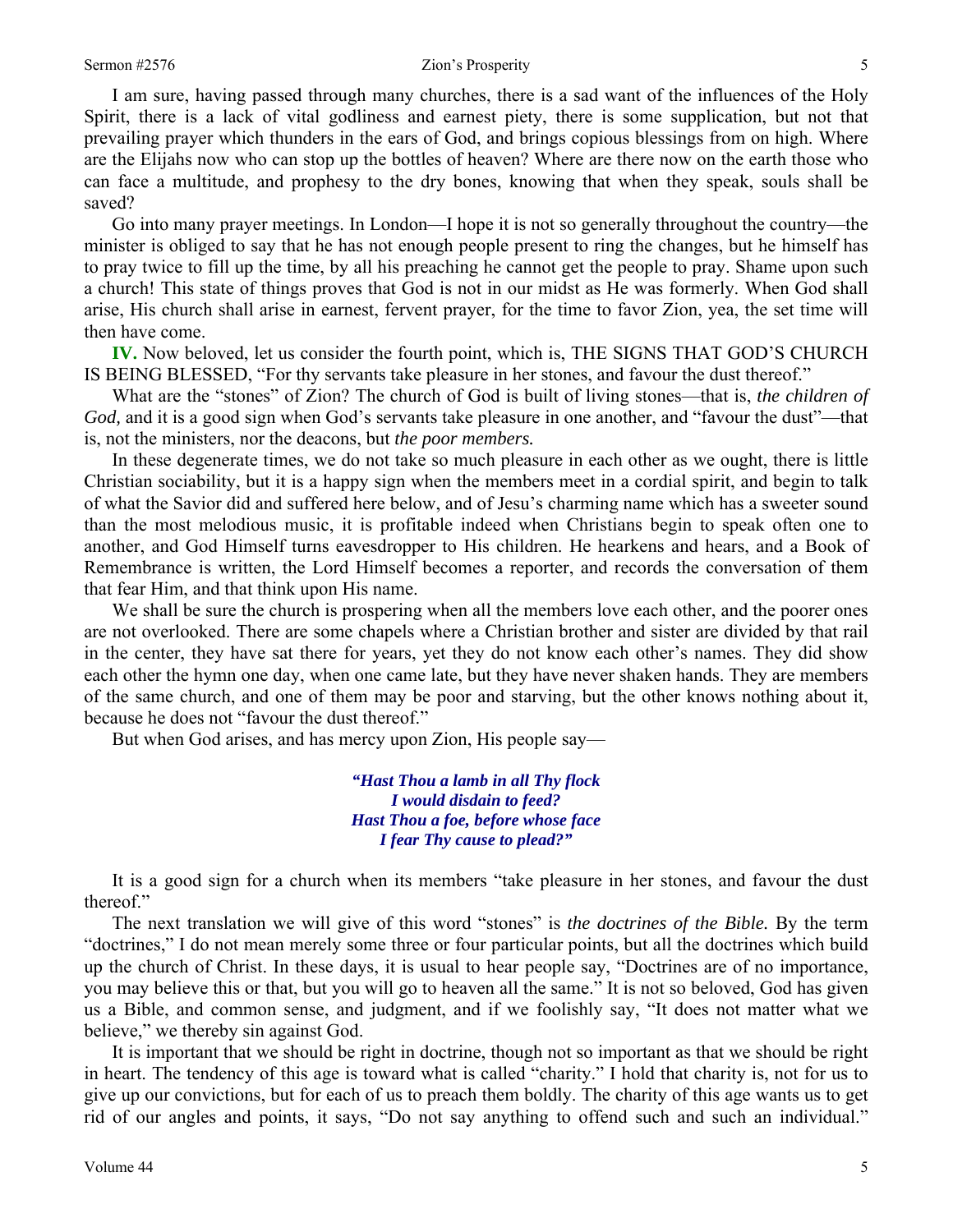Nonsense! True charity is for me boldly to speak my views and for my brother of an opposite opinion to do the same, and for me to love him, if he holds the Head, Christ Jesus, but it is no charity to put a gag on us all.

There is a great evil in the universal charity of the present day, it is Satan transforming himself into an angel of light. He sees us divided into different squadrons, and he says, *"Put down your flags, no sectarianism,"* he means, *"No religion."* But let us all keep to our own regiments, and fight manfully for them, yet combining against the common enemy. Let us hold God's truth, but not with a slippery hand. If a doctrine is true, let us grip it fast, though the earth shake or the heavens fall.

Christian men, where there is a love for God's truth, God will bless His church, but because this is a time serving age, because we have not come out plainly with those things which distinguish us from each other, because we have paid too much deference to each other's views, and have not boldly declared the great truths of His Word—these are the reasons why God has to some extent deserted us.

You say, "I do not see so much in doctrines, after all." Then you will not see much prosperity. I love so much what I believe to be true, that I would fight for every grain of it, not for the "stones" only, but for the very "dust thereof." I hold that we ought not to say that any truth is non-essential, it may be nonessential to salvation, but it is essential for something else. Why! you might as well take one of the jewels out of the Queen's crown, and say it is non-essential, she will be Queen all the same!

Will anyone dare to tell God that any doctrine is non-essential? O gracious Spirit, have You written what is non-essential? Have You given me a Book respecting which I say, "My father and mother believed it all, but it is not necessary for me to believe it"? God has given me a judgment, am I to follow in the wake of other people, thinking I shall be sure to be right, and that God will never ask me what I was? An easy kind of religion this!

It was not so in the days of good old John Bunyan and Berridge, they sang a far different song. But now people are saying, "I can listen to So-and-so and So-and-so"—men who contradict one another. We cannot think much of people, who can hear opposite opinions, and yet believe both to be correct. We cannot expect much growth unless you hold the truth, and take pleasure in the stones of Zion, and "favour the dust thereof"—every atom of it.

Once again, the stones of Christ's church are *the ordinances,* and God's people ought to take care that they love her "stones," and favor her "dust." For those two divine institutions, baptism and the Lord's supper, and the observance of them as handed down to us from apostolic times, there ought to be an intense love in the hearts of God's people, that we may be kept from the innovations of men. Let us always love what God has given us, it may be thought by some to be antiquated, yet let us never let it go, for then will God build up the ruined walls of Zion.

I may mention also that it is a good sign of the church's prosperity when *the ministry of the Word and the prayer meeting* are well attended—especially the latter. A friend of mine said the other evening, "I shall go to the lecture tonight, but I did not go on Monday, for it was only a prayer meeting." Why, that is the best service in the week!

What is to become of your minister, in the other services, if you do not meet to pray for him? Yet many professing Christians never think of meeting for prayer, they leave that duty to the old members, those who always speak about "the unthinking horse rushing into the battle." A prayer meeting ought to be regarded as superior to any other service, and there should be at least all the members met together to pray.

If you say, "It is only a prayer meeting," even that is the "dust" of Zion, and God's people "take pleasure in her stones, and favour the dust thereof"—the little services as well as the great services, "Thou shalt arise, and have mercy upon Zion: for the time to favour her, yea, the set time, is come. For thy servants take pleasure in her stones, and favour the dust thereof."

And now, dear friends, you may not agree with me as to my ideas of a church's prosperity, but there must be one thing you have observed, as the great want of the churches in the present day, that is the need of more prayer, more firm attachment to the walls of Zion, and greater love to the doctrines of the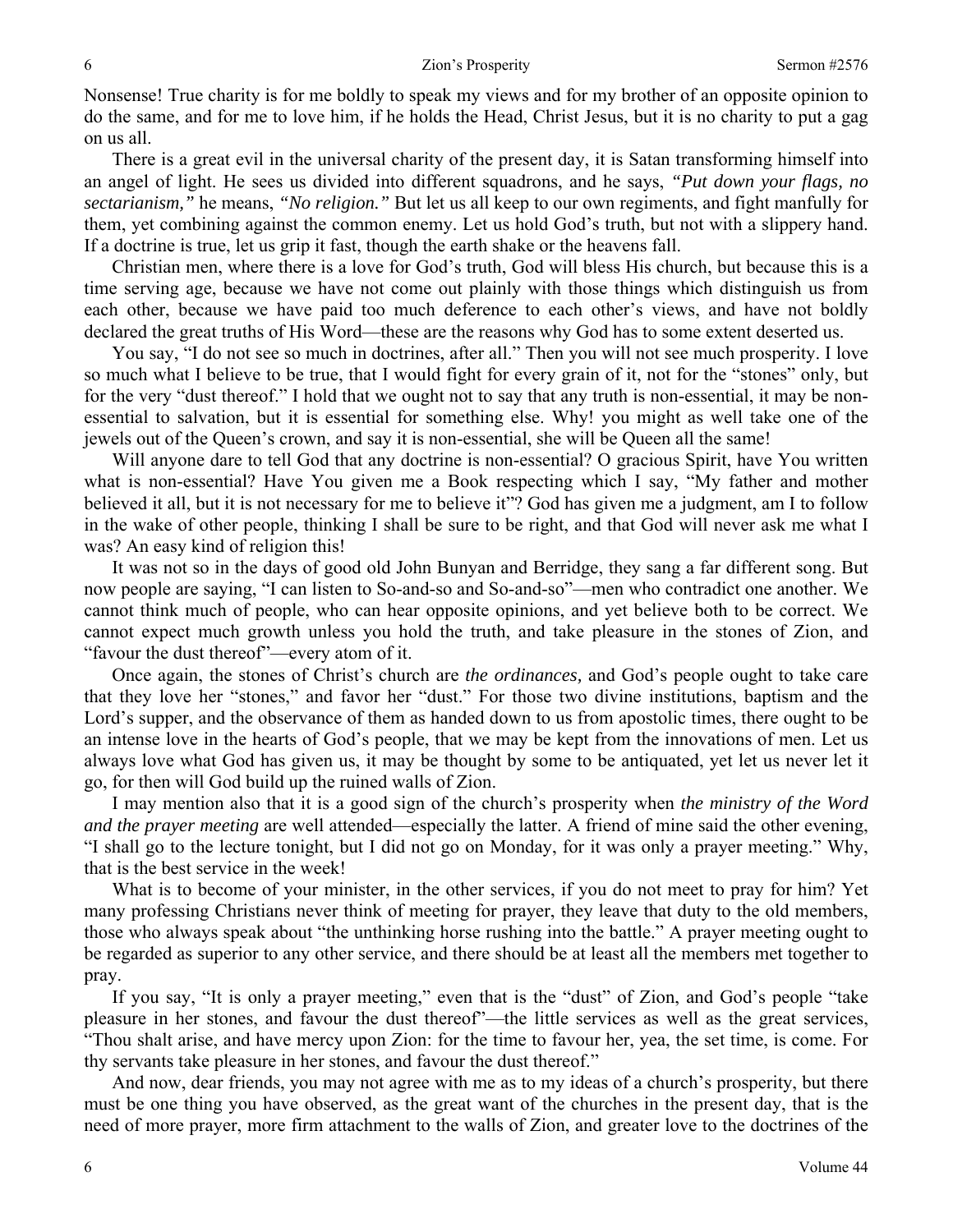Bible, and I beseech you, be henceforth doubly in earnest in seeking for God's Spirit to enable you to cling heart and soul, to every "stone" and every grain of "dust" in God's temple of truth, and let nothing be given up to please men—cleave fast to all that God has ordained, and He will prosper and bless you.

#### **EXPOSITION BY C. H. SPURGEON**

## *EZEKIEL 34:11-31*

The former part of the chapter contains a prophetic denunciation against the evil shepherds—the men who fed not the flocks, but fed themselves—who fouled, with their filthy feet, the waters where the flocks did drink, and trod upon the soft grass that otherwise might have afforded pasture for the sheep. After pronouncing judgment upon them, the Lord turns His thoughts to His sheep, and gives this precious promise—

**Verse 11.** *For thus saith the Lord GOD; Behold, I, even I, will both search my sheep, and seek them out.* 

The shepherds did not do this, they left the sheep to wander, and many were lost upon the mountains, but where men fail, God proves Himself all-sufficient. My hearer, are you sitting under an unprofitable ministry? Then look to the Chief Shepherd, and not to the man who is unfaithful as an under-shepherd.

**12.** *As a shepherd seeketh out his flock in the day that he is among his sheep that are scattered; so will I seek out my sheep, and will deliver them out of all places where they have been scattered in the cloudy and dark day.* 

It does not matter where the place is, the Lord will find out His sheep. If it be the castle of Giant Despair, He will find them there; if it be the worst dungeon in Doubting Castle, He will discover them there; they may have wandered upon the mountains of Despondency and Dejection, they may have been lost in the gorges of some dark valley of Desperation, but the Lord says, "I will both search my sheep, and seek them out." And mind you, He does not seek without finding. He discovers them, for He knows where they are. Oh, is not that a "cloudy and dark day" wherein we wander from God, and know not how to return to Him? But clouds and darkness are banished when we see the light of His face.

**13-15.** *And I will bring them out from the people, and gather them from the countries, and will bring them to their own land, and feed them upon the mountains of Israel by the rivers, and in all the inhabited places of the country. I will feed them in a good pasture, and upon the high mountains of Israel shall their fold be: there shall they lie in a good fold, and in a fat pasture shall they feed upon the mountains of Israel. I will feed my flock, and I will cause them to lie down, saith the Lord GOD.* 

There is a blessed state of rest. God's flock are not only to be fed, but they are to lie down while they feed. You have sometimes noticed a flock, at noontide, when the sun is hot, lie down upon the grass, and feed while they rest, that is what God's people are to do. They are to lie down in tranquility of spirit, they are to lie down in a state of placid submission to His will, in a state of perfect security—a state, not of idleness from the Master's service, but still a state in which they know there is nothing for them to do for their own security, since Christ has accomplished the whole of their salvation. "I will feed my flock, and I will cause them to lie down, saith the Lord GOD."

It is not every one of God's people that has attained to this blessed experience, to be able to lie down in quiet confidence and rest,

> *"Thousands in the fold of Jesus, This attainment ne'er can boast; To His name eternal praises, None of these shall e'er be lost."*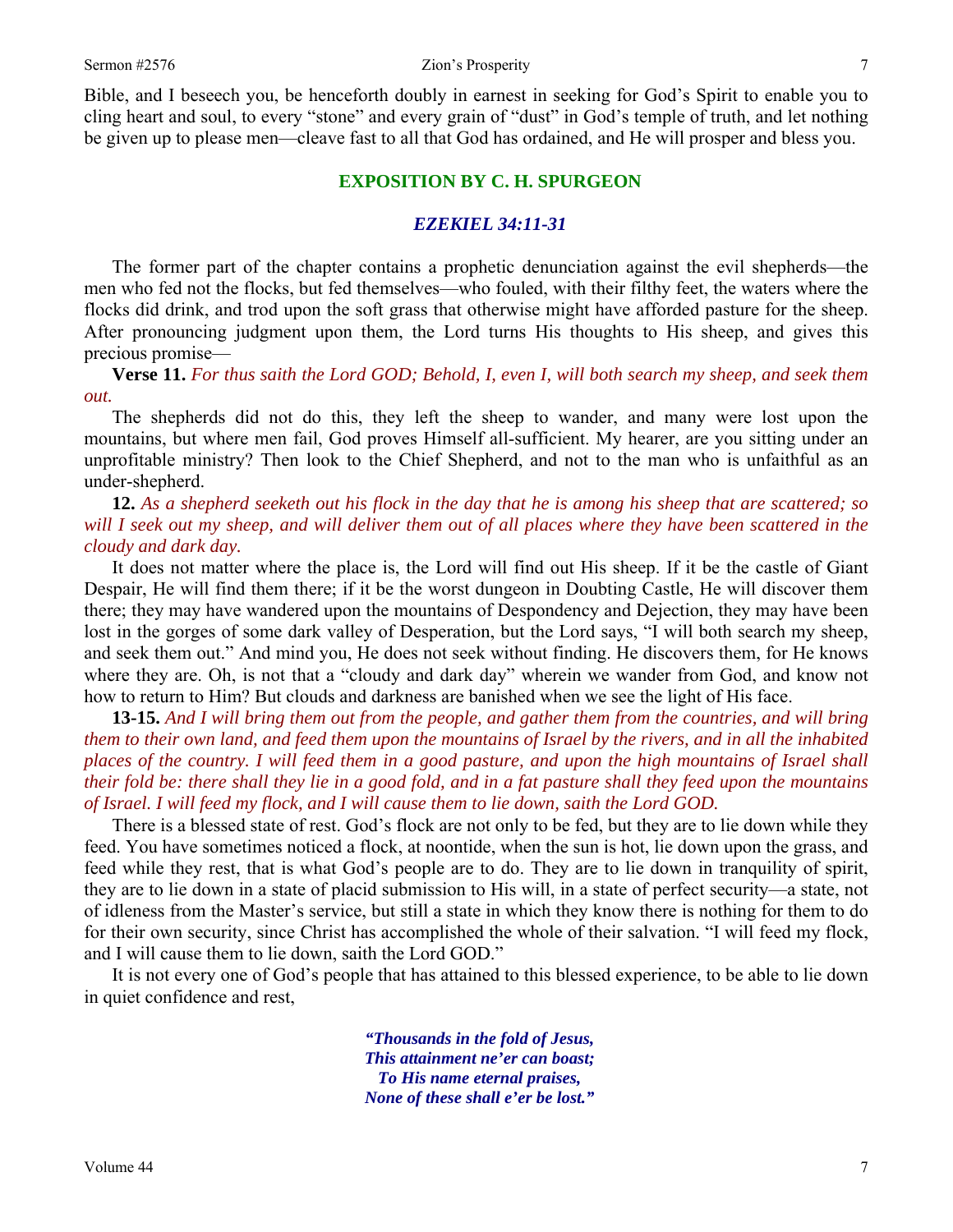Deeply engraven on His heart their names remain. If ye are His sheep, yet even if ye have never come to lie down in peace, if you cannot say, "I know and am confident," and cannot rest while you feed, it is still comforting for you to feel that all Christ's sheep are His sheep, whether they are lying down or standing up, or even wandering from Him.

**16.** *I will seek that which was lost, and bring again that which was driven away,—* 

Ah, one little thinks, perhaps, that there should be such a thing as a poor sheep driven away, but it is sometimes true! A legal preacher drives Christ's sheep away from Christ. A seeking soul would fain come to Jesus, but he is told that he must be something, and do something, before he can come. The poor sinner would trust in Jesus, but he is told first to get such and such a state of heart. He is told, "You are not the man who should be encouraged to come to Christ, you must have some deeper experience before you come." But blessed be God, the Good Shepherd says, if Satan has driven you away, or a legal preacher has driven you away, "I will seek that which was lost, and bring again that which was driven away,"—

**16.** *And will bind up that which was broken, and will strengthen that which was sick: but I will destroy the fat and the strong; I will feed them with judgment.* 

Those who boast of being fat and strong, who glory in themselves, these God will destroy, but the poor, weak, sick souls shall be fed with kindness tempered with judgment.

**17-18.** *And as for you, O my flock, thus saith the Lord GOD; Behold, I judge between cattle and cattle, between the rams and the he goats. Seemeth it a small thing unto you to have eaten up the good pasture, but ye must tread down with your feet the residue of your pastures? and to have drunk of the deep waters, but ye must foul the residue with your feet?* 

Oh, how many there are, even of God's sheep, that foul the waters very much! They come up to God's house, where, perhaps, they get some sweet morsel in the sermon, but there are some things in it with which they do not quite agree. They are walking home with some young Christian, and he is thinking how blessedly he felt under the sermon, while perhaps, that old professor is grumbling all the time, and stirring up the waters with his feet. If the pasture is not good enough for you, you should let the lambs eat of it, without treading it down, others like it, though you may not, and if you do not like it, you can always leave it!

But what is the use of finding fault with it, and treading it under your feet, and not letting others eat of it? It is a great crime, saith God, "Seemeth it a small thing" to tread it down under your feet, to spoil the spiritual enjoyment of your brethren? It seems to some, of very little consequence what harm they do to God's weak ones, but it is not so, it is a great sin to tread down with your feet the residue of your pastures, so you quibblers and critics had better beware.

**19-21.** *And as for my flock, they eat that which ye have trodden with your feet; and they drink that which ye have fouled with your feet.* 

*Therefore thus saith the Lord GOD unto them; Behold, I, even I, will judge between the fat cattle and between the lean cattle. Because ye have thrust with side and with shoulder, and pushed all the diseased with your horns, till ye have scattered them abroad;* 

I wish some people would not thrust so much with side and shoulder in their controversies with their brethren. It may be all very well for a man to be honest and faithful, and push with his horns, but there are some diseased ones who cannot stand rough usage when they are only coming in all simplicity to drink at the fountain of life.

**22-23.** *Therefore will I save my flock, and they shall no more be a prey; and I will judge between cattle and cattle. And I will set up one shepherd over them,—* 

There is only one Shepherd now. As for the rest of us, we are only under-shepherds, there is only one Shepherd, our Lord Jesus Christ, we are simply the men He employs to look after His sheep a little, but He is the Great Shepherd, and when He shall appear, we also shall appear with Him in glory. "I will set up one shepherd over them,"—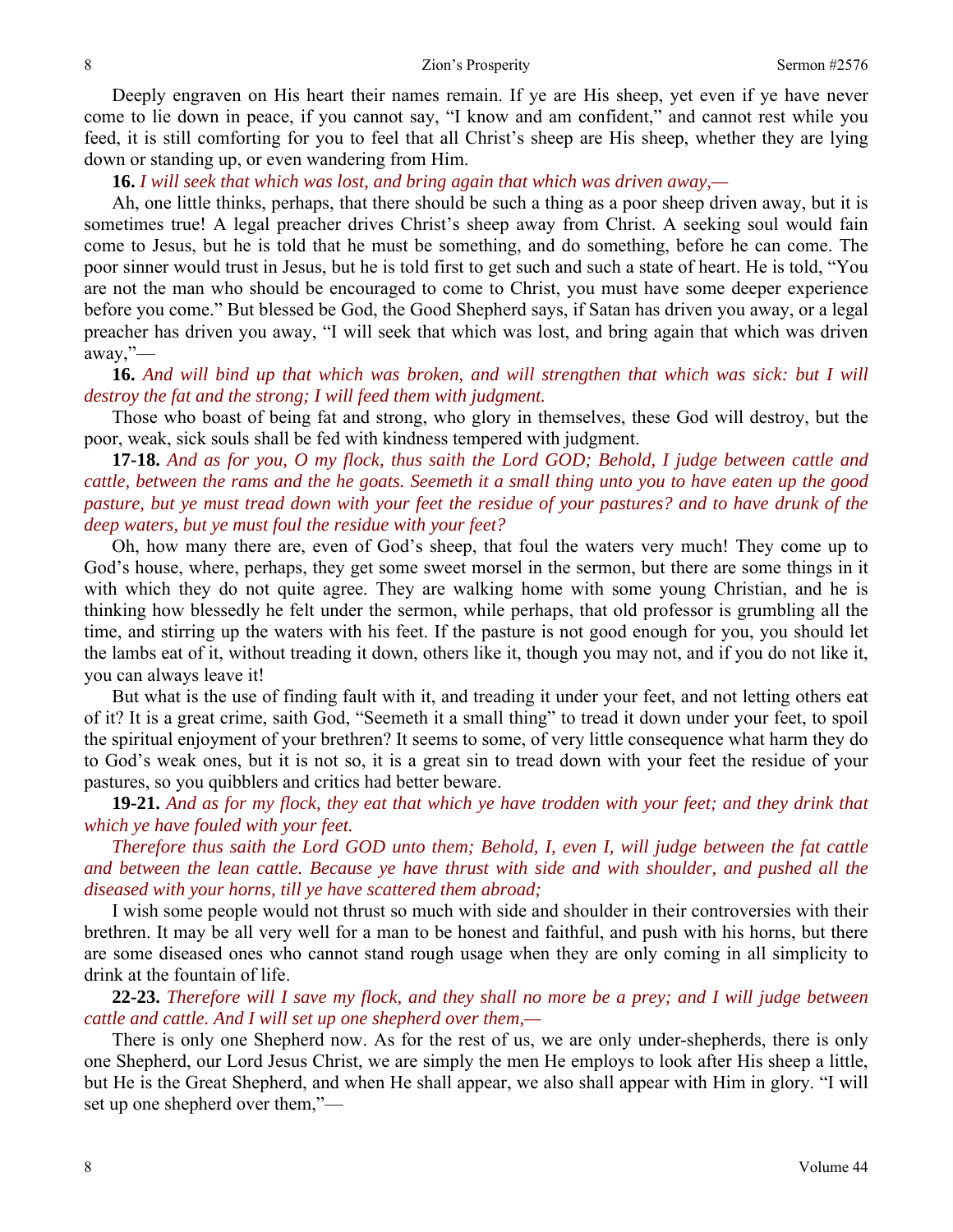#### Sermon #2576 Zion's Prosperity 9

**23-25.** *And he shall feed them, even my servant David; he shall feed them, and he shall be their shepherd. And I the LORD will be their God, and my servant David a prince among them; I the LORD have spoken it. And I will make with them a covenant of peace, and will cause the evil beasts to cease out of the land: and they shall dwell safely in the wilderness, and sleep in the woods.* 

Those who have seen the watching of flocks by night in the East, could give you quite a picture of the meaning of this verse. Sometimes the shepherds will sit down in the midst of bushes and briars that may grow at the side of the wood, and taking some of them for firewood, they will light a fire in the night, and when the wolves come around them, the sheep are quite safe.

I have read of this in books of travel, and what a beautiful thing it seems to sit, with the full moon shining down on the forest, and the fires alight, feeling that, notwithstanding all the wolves, the sheep are quite safe with the shepherds there to protect them! So is it with God's people, they must always expect, while they are in the woods of this world, to have a scratch now and then, from the briars and thorns, but "they shall dwell safely in the wilderness, and sleep in the woods." God will always take care of His own, for "the Lord knoweth them that are his."

**26.** *And I will make them and the places round about my hill a blessing; and I will cause the shower to come down in his season; there shall be showers of blessing.* 

My earnest prayer is that this church may be a great blessing to all who are around us, and I firmly believe it will be so, by God's grace.

**27***. And the tree of the field shall yield her fruit, and the earth shall yield her increase, and they shall be safe in their land, and shall know that I am the LORD, when I have broken the bands of their yoke, and delivered them out of the hand of those that served themselves of them.* 

The Jews will know that God is the Lord when they shall return to their own land. The poor tired sinner, best of all knows that God is God when he gets the bands of his neck broken off him. By nature, we all have bands about our necks, it is only God who takes them off. Pilgrim, you know, lost his burden when he looked at the cross, it rolled away down into the sepulcher, and if you had asked him then, "Is God, God?" "Yes," he would have said, "otherwise, I should not have had the bands of my neck loosed."

No man who has had the bands taken off him, will ever doubt that there is a God. Let him experience that holy calm, which springs from the fact of his having been set at Gospel liberty, and he will say, "This is the work of God, no man, no human power could have done it." I can never be an Arminian as long as I feel myself a sinner. I am obliged to come back to this, Lord, I must be saved by sovereign grace, or not at all. A single day's experience is enough to take all the self-conceit out of a Christian, if the Lord should leave him to his own unaided strength. We best know that God is God when we have had the bands broken off our necks.

How many are there sitting here with bands on their necks—slaves, wearing the yoke upon their shoulders? They cannot see it, but it is there nevertheless. Who is there who can say, "My bands are broken from my neck"?

### *"'My sins are drowned, as in a flood, Of Jesus' pure and matchless blood.'*

I am finally discharged, the bands are broken off my neck, verily, God is God."

**28-29.** *And they shall no more be a prey to the heathen, neither shall the beast of the land devour them; but they shall dwell safely, and none shall make them afraid. And I will raise up for them a plant of renown,—* 

Jesus is "a plant of renown," because you may go to Him at all times, and you will always find fruit on Him. That is more than you can say of any other plant. You may go to Him, and you will always find the sort of fruit you want, is He not "a plant of renown"? You will find healing virtue in His leaves, and satisfying fruits hanging in clusters upon Him. He is "a plant of renown" because His Father planted